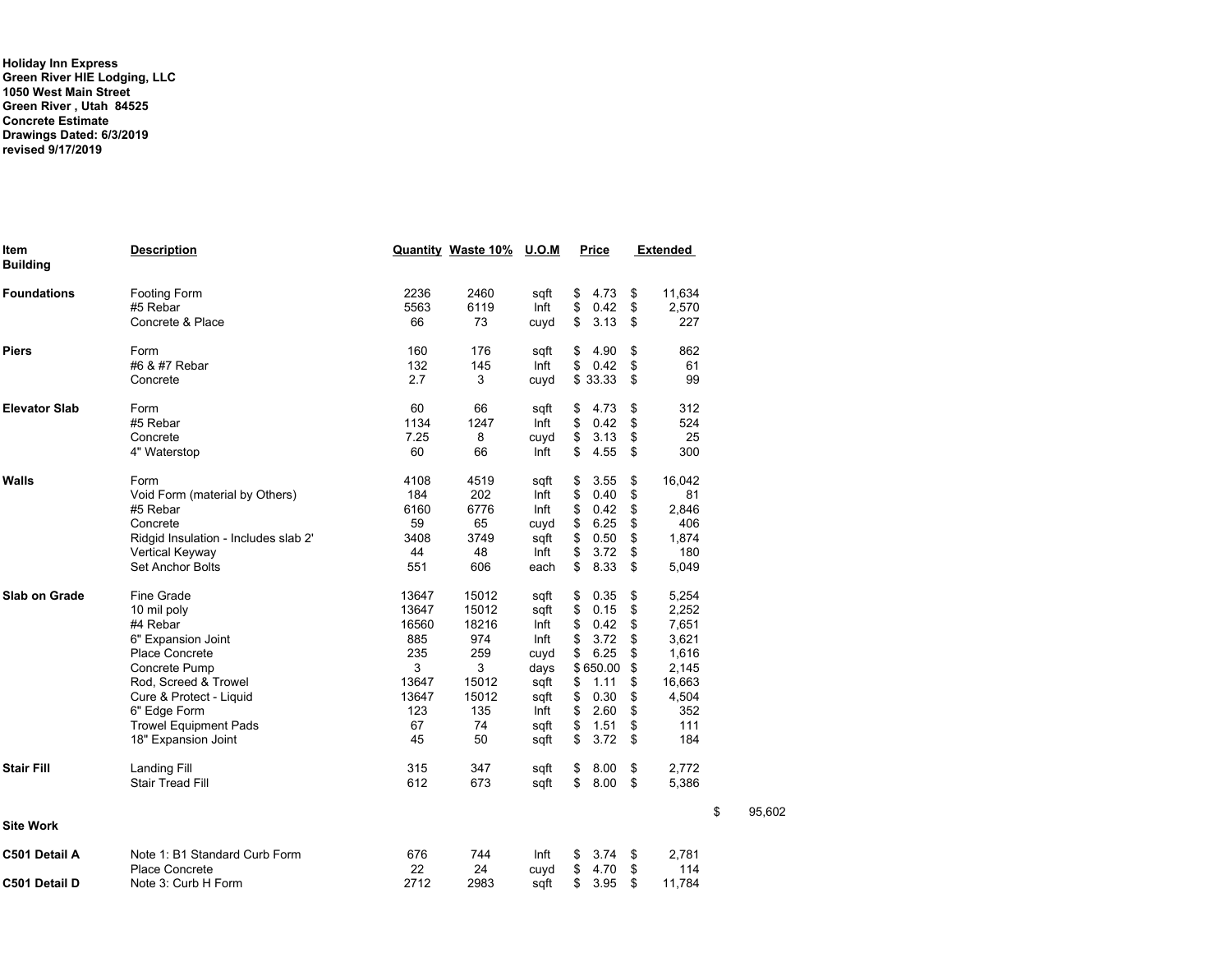**Holiday Inn Express Green River HIE Lodging, LLC 1050 West Main Street Green River , Utah 84525 Concrete Estimate Drawings Dated: 6/3/2019 revised 9/17/2019**

| ltem                              | <b>Description</b>                         |       | <b>Quantity Waste 10%</b> | <u>U.O.M</u> | <b>Price</b> | <b>Extended</b> |         |  |
|-----------------------------------|--------------------------------------------|-------|---------------------------|--------------|--------------|-----------------|---------|--|
|                                   | Place Concrete                             | 85    | 94                        | cuyd         | \$<br>4.70   | \$              | 439     |  |
|                                   | Rebar#4                                    | 5085  | 5594                      | Inft         | \$<br>0.42   | \$              | 2,349   |  |
| C501 Detail H                     | Fine Grade                                 | 50267 | 55294                     | sqft         | \$<br>0.35   | \$              | 19,353  |  |
| Note 5 5" Pavement                | Place Concrete                             | 776   | 854                       | cuyd         | \$<br>6.25   | \$              | 5,335   |  |
|                                   | Rod Screed & Trowel                        | 50267 | 55294                     | sqft         | \$<br>1.93   | \$              | 106,717 |  |
|                                   | Cure & Protect - Liquid (?)                | 50267 | 55294                     | sqft         | \$<br>0.30   | \$              | 16,588  |  |
| C501 Detail N                     | <b>Fine Grade</b>                          | 618   | 680                       | sqft         | \$<br>0.35   | \$              | 238     |  |
| <b>Note 6 Colored</b>             | <b>Place Colored Concrete</b>              | 10    | 11                        | cuvd         | \$<br>6.25   | \$              | 69      |  |
| <b>Concrete Paving</b>            | Rod Screed & Trowel                        | 618   | 680                       | sqft         | \$<br>2.22   | \$              | 1,509   |  |
|                                   | <b>Stamp Pattern</b>                       | 618   | 680                       | sqft         | \$<br>3.00   | \$              | 2,039   |  |
|                                   | Cure & Protect - Liquid (?)                | 618   | 680                       | sqft         | \$<br>0.30   | \$              | 204     |  |
| C501 Details G & J                | Fine Grade                                 | 4704  | 5174                      | sqft         | \$<br>0.35   | \$              | 1,811   |  |
| Sidewalks                         | 6" Edge Form                               | 1581  | 1739                      | Inft         | \$<br>3.74   | \$              | 6,504   |  |
| <b>Notes 7 &amp; 8</b>            | <b>Place Concrete</b>                      | 97    | 107                       | cuyd         | \$<br>6.25   | \$              | 667     |  |
|                                   | Rod Screed & Broom                         | 4704  | 5174                      | sqft         | \$<br>2.22   | \$              | 11,487  |  |
|                                   | Cure & Protect - Liquid (?)                | 4704  | 5174                      | sqft         | \$<br>0.30   | \$              | 1,552   |  |
| C501 Detail K                     | <b>Fine Grade</b>                          | 884   | 972                       | sqft         | \$<br>0.35   | \$              | 340     |  |
| Note 10                           | Rebar#5                                    | 1105  | 1216                      | Inft         | \$<br>0.42   | \$              | 511     |  |
|                                   | 7" Edge Form                               | 120   | 132                       | Inft         | \$<br>3.85   | \$              | 508     |  |
|                                   | Place Concrete                             | 19    | 21                        | cuvd         | \$<br>6.25   | \$              | 131     |  |
|                                   | Rod Screed & Broom                         | 884   | 972                       | sqft         | \$<br>2.22   | \$              | 2,159   |  |
|                                   | Cure & Protect - Liquid (?)                | 884   | 972                       | sqft         | \$<br>0.30   | \$              | 292     |  |
| C501 Detail P                     | Fine Grade                                 | 1624  | 1786                      | sqft         | \$<br>0.35   | \$              | 625     |  |
| Note 13 Colored                   | Rebar                                      | 2030  | 2233                      | Inft         | \$<br>0.42   | \$              | 938     |  |
|                                   | Reinforced Concrete Place Colored Concrete | 20    | 22                        | cuyd         | \$<br>6.25   | \$              | 138     |  |
| Paving                            | Rod Screed & Trowel                        | 1624  | 1786                      | sqft         | \$<br>2.22   | \$              | 3,966   |  |
|                                   | Stamp Pattern                              | 1624  | 1786                      | sqft         | \$<br>1.56   | \$              | 2,787   |  |
|                                   | Cure & Protect - Liquid (?)                | 1624  | 1786                      | sqft         | \$<br>0.30   | \$              | 536     |  |
| C501 Detail Q                     | Fine Grade                                 | 498   | 548                       | sqft         | \$<br>0.35   | \$              | 192     |  |
| Note 30                           | Rebar#3                                    | 623   | 685                       | Inft         | \$<br>0.42   | \$              | 288     |  |
| 4" Flatwork                       | 4" Edge Fore                               | 90    | 99                        | Inft         | \$<br>3.74   | \$              | 370     |  |
|                                   | Place Concrete                             | 6     | $\overline{7}$            | cuyd         | \$<br>6.25   | \$              | 41      |  |
|                                   | Rod Screed & Trowel                        | 498   | 548                       | sqft         | \$<br>2.22   | \$              | 1,216   |  |
|                                   | Cure & Protect - Liquid (?)                | 498   | 548                       | sqft         | \$<br>0.30   | \$              | 164     |  |
| C501 Detail R                     | Fine Grade                                 | 3032  | 3335                      | sqft         | \$<br>0.35   | \$              | 1,167   |  |
| Note 34                           | 4" Expansion Joint                         | 522   | 574                       | Inft         | \$<br>2.22   | \$              | 1,275   |  |
| 4" Colored Concrete 4" Cold Joint |                                            | 522   | 574                       | Inft         | \$<br>2.22   | \$              | 1,275   |  |
| Flatwork                          | #4 Dowel x 24"                             | 180   | 198                       | each         | \$<br>8.33   | \$              | 1,649   |  |
|                                   | <b>Place Colored Concrete</b>              | 37    | 41                        | cuyd         | \$<br>6.25   | \$              | 254     |  |
|                                   | Rod Screed & Broom                         | 3032  | 3335                      | sqft         | \$<br>2.22   | \$              | 7,404   |  |
|                                   | Cure & Protect - Liquid (?)                | 3032  | 3335                      | sqft         | \$<br>0.30   | \$              | 1,001   |  |
| C503 Detail B                     | Form                                       | 1072  | 1179                      | Inft         | \$<br>3.72   | \$              | 4,387   |  |
| CMU Retaining Wall                | Rebar - #5                                 | 3350  | 3685                      | Inft         | \$<br>0.42   | \$              | 1,548   |  |